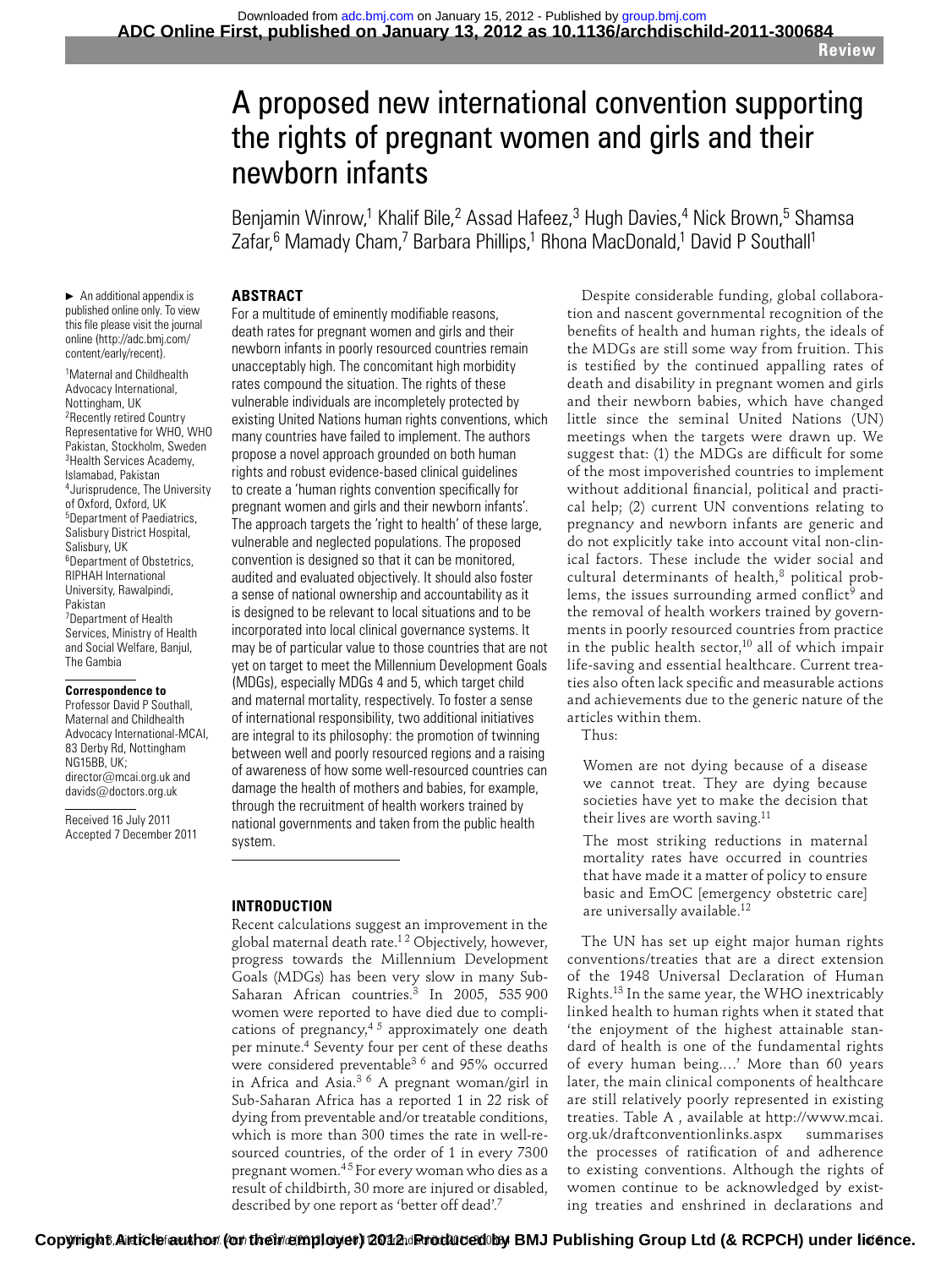renewals of commitment, notably the Vienna convention in  $1993$ ,<sup>14</sup> the implementation of and adherence to these tenets is often weak and limited by poverty, political, cultural and social factors.

# **IMPLEMENTATION**

This proposed new convention, encompassing evidence-based clinical guidelines, is designed to allow the components within each article to be monitored, evaluated, benchmarked and effectively implemented by each country. Using these articles would then become a tool that may help some of the poorest countries to obtain what has so far been elusive, the achievement of the targets set by MDGs 4 and 5. The online supplementary appendix of this paper outlines this possible treaty, including its 44 articles. The articles within the convention cover most of the vital social determinants that affect health<sup>8</sup> such as female education, family planning, age at marriage, female genital mutilation, armed conflict, $9$  domestic violence and income support for mothers living in poverty.

The articles are combined with a draft tool kit (http:// www.mcai.org.uk/draftconventionlinks.aspx) to allow countries to monitor their progress according to the articles of this convention.

This new convention sets goals and provides the practical means with which to monitor whether they have been achieved.

#### **Making the case for this proposed new convention**

The arguments for the convention are best understood under the following discrete headings:

- 1. A 'right to health' based approach.
- 2. Contains evidence-based, globally proven guidelines.
- 3. Explicitly outlines guidelines rather than implicitly reflects them.
- 4. The main determinants (particularly social determinants) of maternal and neonatal mortalities and health outcomes are addressed (see below).
- 5. Addresses issues concerning teenage pregnancies which are particularly prevalent in poorly resourced countries.
- 6. Involves people groups directly affected, rather than just the leaders of a country.
- 7. Links to a 'tool kit' for monitoring in the 'real-world situation'.
- 8. Is practical and prescriptive.

# Rights-based

The proposed convention highlights the importance of a 'rightsbased' approach to maternal and neonatal care*.* 15–17 The right to health (General Comment 14 of Article 12 of the CESCR— Committee on Economic, Social and Cultural Rights)18 specifies the 'Accessibility, Acceptability, Accountability and Quality' of this right and outlines the progressive realization of the right to health based on available resources. Boesen and Martin<sup>15</sup> define a rights-based approach as 'a framework that integrates the norms, principles, standards and goals of the international human rights system into the plans and processes of development.'

The proposed convention takes these points into consideration and works to implement what can be achieved by a country given its political, social and economic factors rather than what should be achieved. In many instances, the words 'can' and 'should' do not measure up in the clinical contexts found often in those countries quoted as most likely to fail the MDGs, specifically 4 and 5.

#### Evidence-based

The proposed convention bases guidance on robust, evidencebased, historically proven clinical algorithms, which can be used particularly by individual disadvantaged countries (and perhaps with support from a twinned partner, see below). For example, section 6 of Article 18 in the online supplementary appendix, relating to the provision of essential emergency drugs, contains specific objectives and measurable outcomes with regard to the availability of additional inspired oxygen, an essential emergency treatment for the management of lifethreatening complications in pregnant mothers and newborn babies. In our experience, this treatment is rarely available in the public health facilities of poorly resourced countries in Africa and South Asia. We contend that by including the right to this specific treatment in a convention, countries may be more inclined to ensure, monitor and evaluate the availability of oxygen and its necessary delivery systems.

#### Explicit outlines

The proposed convention also unites areas implicit within UN conventions but not explicitly dealt with or defined. Table B, available at http://www.mcai.org.uk/draftconventionlinks. aspx shows the overlap between the articles of existing UN conventions and those of the proposed new convention, with the most overlap being in the UN Convention on the Rights of the Child (UNCRC). These 'General Recommendations, General Comments and Concluding Observations' which cover either specifically (rarely) or partially those articles in the proposed convention are shown in Table C, available at http://www.mcai.org.uk/draftconventionlinks.aspx The multiple sources of human rights instruments in the linked Tables A–C mean that, for all but specialists (ie, not practitioners in the countries being targeted), knowledge that these instruments even exist, still less making them practical, is unlikely. This proposed convention creates a clear, and practical, single source for all professionals to refer to, even if it duplicates components of other conventions.

#### **Determinants**

The proposed convention specifically calls for the main determinants of maternal and neonatal mortality, namely, lack of access to and delays in reaching adequate healthcare; poorly functioning healthcare systems including lack of family planning and access to contraception; potentially harmful family and community beliefs and practices, including female genital mutilation and very early reproduction; the low status of women; and lack of supportive legal services to be corrected.19–24 To illustrate: in Pakistan (2011 report), the rural maternal death rate of 319/100 000 is almost twice that prevailing in urban settings 175/100 00025 and in Bangladesh maternal death rates have been greatly reduced in a setting where education of women, access to employment and contraception have been implemented.26 The convention also acknowledges the extreme vulnerability of women during armed conflict and attempts to address the inevitable short- and long-term outcomes of rape when used as a weapon of war (see Articles 42 and 43 in the online supplementary appendix). The proposed convention allows less risk of misinterpretation, and the direct causes of deaths of women or girls who are or may become pregnant and newborn infants are specifically and explicitly covered. United Nations Children's Fund's 'facts for life'<sup>27</sup> states, for example, that risks of childbirth are greatly reduced if a woman is healthy and well nourished, has regular maternity checks, the birth is assisted by a skilled attendant and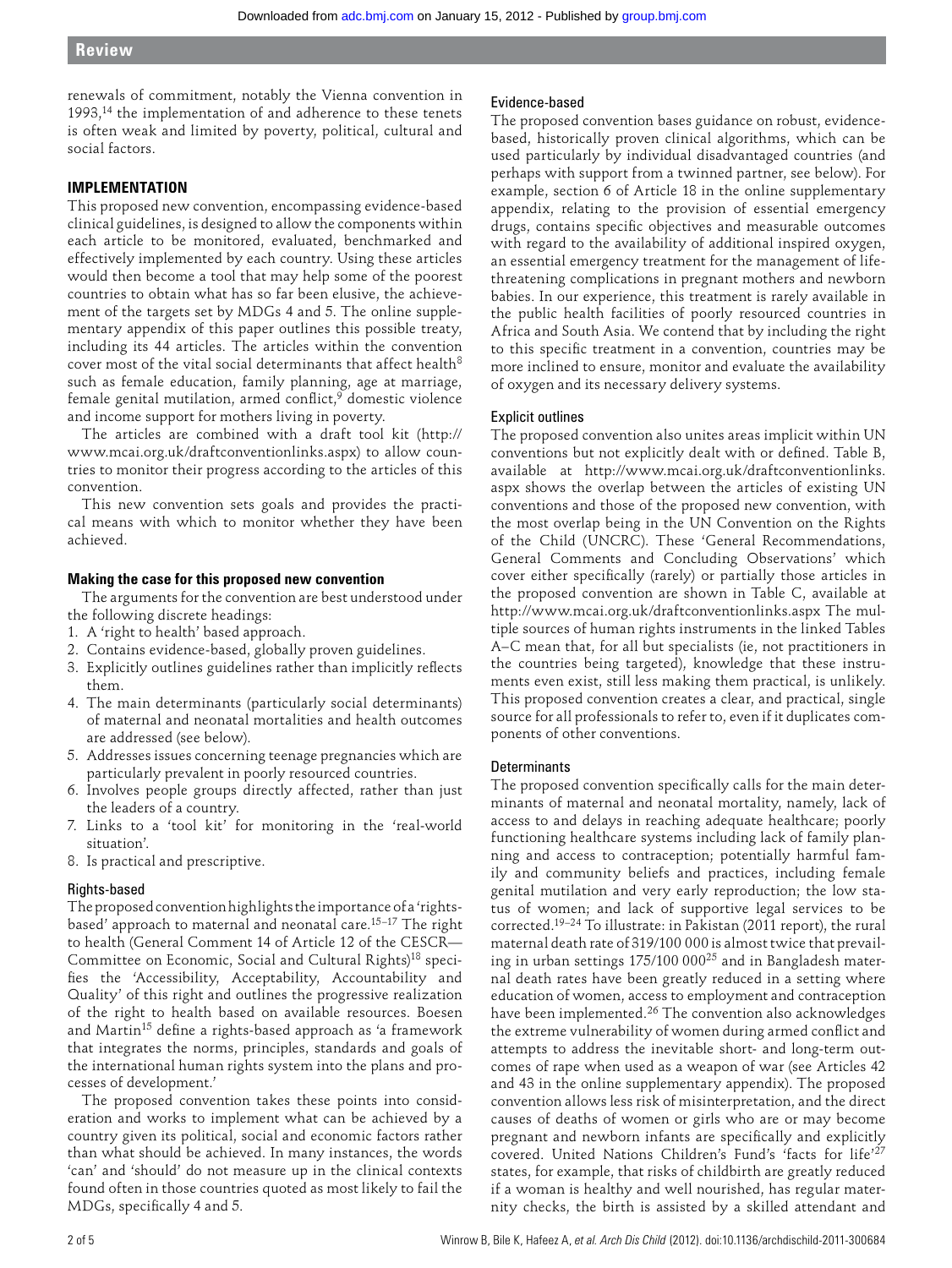there is access to specialised care. These considerations are not covered explicitly in existing UN conventions.

#### Pregnancy in children

Many articles in the proposed convention address issues affecting pregnant girls. There is a higher stillbirth rate among mothers who are still children themselves, and there are more complications associated with such pregnancies.<sup>28</sup> <sup>29</sup> These factors are not considered within the UNCRC. As a high proportion of pregnancies occur in girls, particularly in poorly resourced countries, this situation is important to highlight and address.

# Active participation

The African Charter for the Rights of the Child (1990) shows that the UNCRC sometimes did not accurately capture the real situation experienced by children in Africa.30–32 As discussed in the African Charter, there is a 'dire need to include them [children] in all activities'. The authors agree and suggest that pregnant women and girls must also be involved at all levels. The proposed convention may assist with this task by highlighting the special needs of this most vulnerable dyad, namely the mother and her newborn child. Not only do countries need to participate, they need to involve all members of society directly affected.

#### **Monitoring**

The specificity within the proposed convention, coupled with the possibility of using a 'tool kit' to monitor progress, enables individual countries to visualise the progress they are making. It is flexible, encouraging individual programmes as opposed to a 'one size fits all approach' that may be difficult to implement, especially for poorly resourced countries. This measure should increase its efficacy and make its implementation more achievable.

# Accountability

Finally, to be effective, recommendations must surely be practical and prescriptive rather than simply restating commonly held broad objectives. The language of human rights instruments, particularly given the limited range of sanctions available to associated international tribunals, demonstrates the difference between rhetoric and simple hard-edged rules of front-line practice. The observation that certain international human rights tribunals 'lack teeth' in individual cases may or may not be legitimate. It is certainly true that so far as state accountability is concerned the UN in practice is directed at reporting, monitoring and providing broad 'recommendations' for change, rather than any more direct form of intervention.

Whatever the inherent weaknesses and flaws in international arrangements, however, the promotion of common and defined human rights objectives regardless of cultural context, and some accountability (largely in public) of a state's performance in that respect, is a worthy and necessary objective in itself, even without a full range of sanctions being available against states.

### **IN SUMMARY**

The convention does not seek to either displace or replace the existing international framework of fundamental human rights. Insofar as human rights conventions already address the underlying objectives, they are reproduced in what is proposed. The key strategic differences lie in producing a single—accessible—set of human rights definitions relating to pregnant women and girls and their newborn infants, coupled

with a better objective definition of how they are expected to be achieved. The rhetoric of human rights is thereby made both practical and immediate. Accountability by reference to a single international standard is promoted.

The summary of key determinants in the proposed articles of the new convention are (see the online supplementary appendix for the complete set of articles):

- 1. Registration of all maternal and neonatal deaths<sup>3</sup> (Articles 4) and 32).
- 2. Later/delayed marriage28 (Article 7) and the avoidance of childhood pregnancies<sup>28 29</sup> (Article 7).
- 3. Healthy timing and spacing of pregnancy—education and counselling to prevent high risk pregnancies<sup>33-36</sup> (Article 7).
- 4. Freely available confidential family planning services with options to form part of antenatal, peri-partum and postnatal plans<sup>37 38</sup> (Articles 7 and 8).
- 5. Education to at least secondary level for all girls $^{39\,40}$  (Article 9) including teaching on sexual and reproductive health and life skills relating to pregnancy and newborn care<sup>19 27</sup> (Articles 8, 9, 31 and 34).
- 6. Routinely available, high quality antenatal care with attention to HIV issues, nutrition, immunisation, advice on the avoidance of occupational hazards and when to seek advice from health workers<sup>20-22</sup> (Articles 10-14).
- 7. Birth preparedness by community health workers and through community awareness and mobilisation regarding finances, birth registration, birth plans including systems to manage any emergency that occurs<sup>40 41</sup> (Article 15).
- 8. Skilled care during pregnancy and at delivery with accountable birth attendants taking responsibility for the mother and baby's care including recognition of emergencies, how to undertake basic resuscitation and achieve rapid transfer to higher levels of care when appropriate23 24 40–44 (Articles 16, 17 and 26).
- 9. Promotion of health facility delivery where basic emergency obstetric care and appropriate comprehensive care are available through a transfer system<sup>24 42-45</sup> (Articles 18–20).
- 10. Constructive male engagement in issues relating to pregnancy and delivery<sup>46</sup> (Articles 18, 31, 39).
- 11. Protection from abuse47 48 (Articles 21, 23, 42 and 43) and exploitation<sup>49</sup> (Articles 32 and 40).
- 12. Termination of pregnancy<sup>50–52</sup> (Article 22) including the practice of selecting female foetuses for abortion<sup>53</sup> (Article 22).
- 13. Postnatal depressive illness<sup>54 55</sup> (Article 25).
- 14. Neonatal care, including resuscitation at birth, birth registration, nutrition and recognition and management of neonatal emergencies in the community and health facility<sup>3</sup> 39–41 56 (Articles 26–29).
- 15. Home visits after birth by community health workers to check mothers and screen babies. Early referral system for mothers and babies with evidence of serious illness<sup>40 57</sup> (Articles 17 and 28).
- 16. In cases of maternal or neonatal deaths or stillbirths, a review (clinical audit) of the circumstances leading to the death, including identification of avoidable factors $58$ (Article 30).
- 17. Preservation of nationally trained health workers in the public health system<sup>10</sup> (Article 17).
- 18. The protection of women specifically affected by war including subsequent pregnancies that are a consequence of rape<sup>9</sup> (Articles 42 and 43).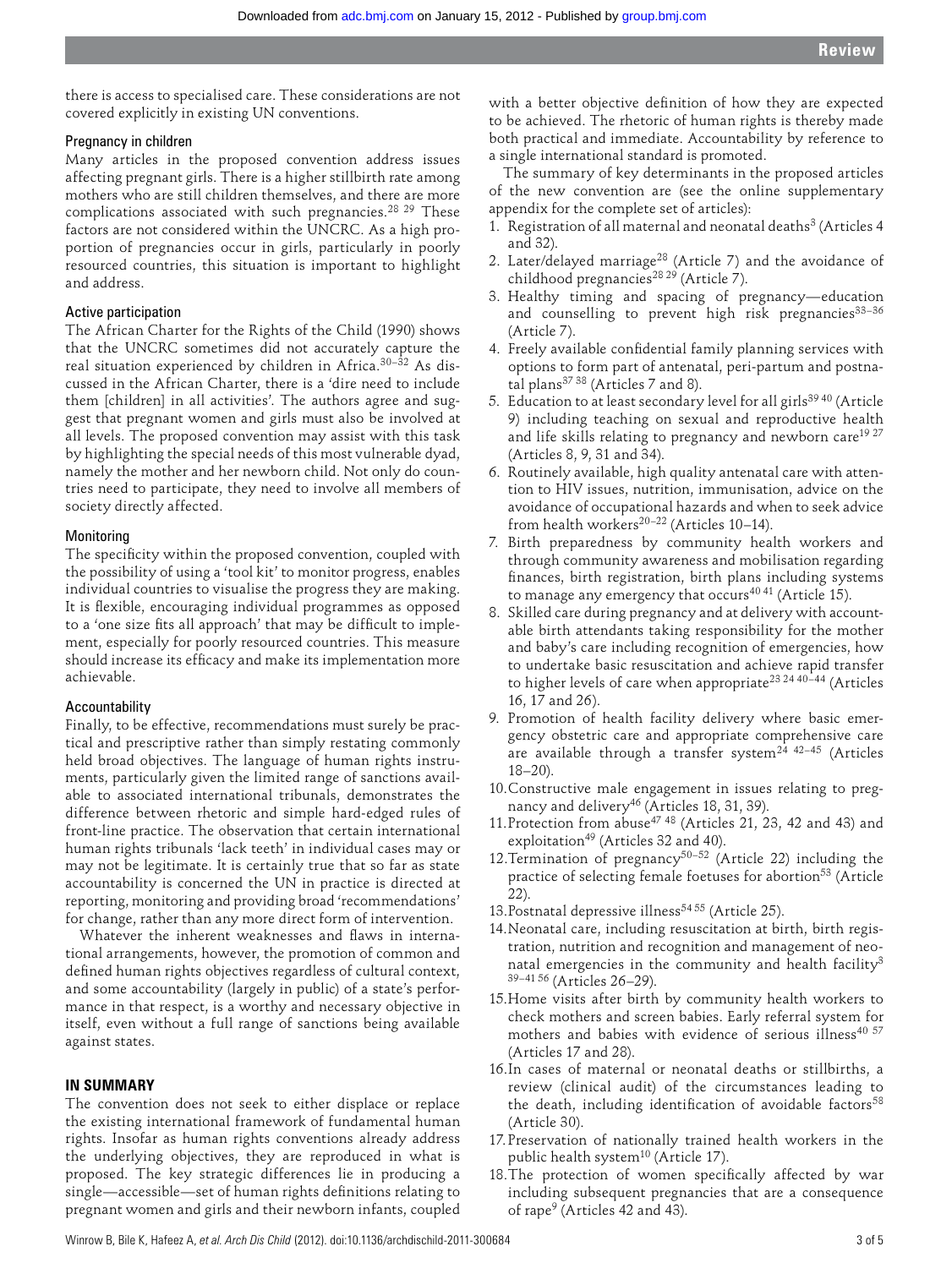# **IMPLEMENTATION OF THE PROPOSED CONVENTION IN A 'REAL-WORLD' SETTING**

Outlined below are the practical ways in which the convention may be implemented and how, for those countries that are struggling with the implementation, assistance may be procured from those countries that are succeeding. It is acknowledged that some of the concepts of how it will work in reality are novel and there is a paucity of evidence for others. However, faced with an ever-increasing problem, new avenues and innovations need to be explored.

# **Twinning/linking**

The concept of twinning is not new. It has been the approach of businesses, towns and even hospitals,  $59-62$  for many years to promote mutual development.

Article 5 suggests that a country, or part of a country, that is doing well with respect to the MDGs could be twinned with a partner that is disadvantaged and in need of specific and focused technical or other assistance to make progress, for example, the effective collaborations between Wales and Ethiopia<sup>60</sup> and The Netherlands and Indonesia in leukaemia management.61 The partners can be academic or governmental and could share their practice, problems and progress with the UN so that lessons can be learnt and other pairs are inspired to participate. Twinning does not have to be limited to links between high income and poor countries, but could include links between regions or institutions within low-income countries that have better technology or are closer to achieving the MDGs, thus enlarging the scope of effective partnerships.

Twinning may include financial assistance, but perhaps the provision of technical and practical support, such as from universities and hospitals, in the well-resourced partner may be more effective.

### **Implementation with 'grassroots' involvement**

A three-way approach to implementing the convention could occur.

- 1. Through active participation at all levels, the country reviews the convention and openly and transparently examines what activities it already undertakes and what it has already achieved. This can occur as there is a high degree of specificity in the convention.
- 2. The country examines articles in the convention that it does not achieve and divides them into three categories:
	- i. Those that will be straightforward to achieve.
	- ii. Those that will be difficult to achieve without tangible support.
	- iii. Those that it specifically disagrees with for reasons that it can specify and uphold with reasoned, transparently shared arguments.
- 3. The country enters into an open and realistic discussion with a supportive partner of its choice. This discussion encompasses the previous two steps and draws reasonable, country specific aims that collaborating twinned countries/ regions/institutions will then work towards in partnership.

This approach is more likely to instil a sense of confidence in the country as it resists setting targets that are unreachable. For too long, countries have been disregarded or called to account for outcomes that are difficult or impossible to attain, especially in the current economic climate. The human rights concept of 'progressive realisation' is paramount.

Africa is constantly quoted as the only continent likely to fail many of the MDGs. The leaders of Sub-Saharan African countries and those that are fighting for change within them can become, according to Easterly, 'demoralized and disheartened'.31 The proposed convention could provide a tool that might reverse the cycle of relative failure. The goal is not to denigrate the MDGs, but rather to complement and support them through enhanced specificity and individual country/ region applicability.

# **Local in-country monitoring processes**

Instead of adopting a UN style approach of centrally monitoring all 194 countries, twinning in a supportive environment may encourage peer accountability, making it easier to monitor progress. The specificity of the proposed convention also adds to the way in which it can be monitored, enabling the measurement and monitoring of meaningful and practical outcomes. Implementing from the grassroots upwards also ensures plausible monitoring due to the reciprocal nature of information exchange and the open discussion between those who participate as partners in the process.

#### **CONCLUSION**

This proposed convention aims to protect the rights of pregnant women and girls and their newborn infants, particularly in resource-poor countries. Further reflection and debate with piloting in some countries may determine whether adopting and implementing this approach can be an effective way of achieving the survival and health of women, girls and their newborn children at such a critical and potentially dangerous time in their lives. The authors hope that debate, discussion and a renewed sense of urgency will be engendered by this publication.

**Acknowledgments** We acknowledge the following people and organisations for their work, input and support in the writing of this paper: The Center for Reproductive Rights and the University of Toronto international programme on reproductive and sexual health provided invaluable advice and we wish to acknowledge in particular the following: Ximena Andion, Maria de Bruyn and Sandeep Prasad. The joint work of these organisations entitled, 'Bringing Rights to Bear—An Analysis of the Work of UN Treaty Monitoring Bodies on Reproductive and Sexual Rights' was essential in the writing of this paper. We thank Dr Diane Watson and Marie Stopes International for their comments and advice.

#### **Competing interests** None.

**Provenance and peer review** Not commissioned; externally peer reviewed.

#### **REFERENCES**

- 1. **Hogan MC**, Foreman KJ, Naghavi M, *et al.* Maternal mortality for 181 countries, 1980-2008: a systematic analysis of progress towards Millennium Development Goal 5. *Lancet* 2010;**375**:1609–23.
- 2. **Horton R**. Maternal mortality: surprise, hope, and urgent action. *The Lancet* 2010;**375**:1581–2.
- 3. **Bhutta ZA**, Chopra M, Axelson H, *et al.* Countdown to 2015 decade report (2000-10): taking stock of maternal, newborn, and child survival. *Lancet* 2010;**375**:2032–44.
- 4. **Hill K**, Thomas K, AbouZahr C, *et al.* Estimates of maternal mortality worldwide between 1990 and 2005: an assessment of available data. *Lancet* 2007;**370**:1311–19.
- 5. The Millennium Development Goals Report. UN. 2008:1–56. http://www.un.org/ millenniumgoals/pdf/The Millennium Development Goals Report 2008.pdf (accessed 16 July 2011).
- 6. **Hunt P**, Bueno De Mesquita J. Reducing Maternal Mortality. The contribution of the right to the highest attainable standard of health. http://www.unfpa. org/webdav/site/global/shared/documents/publications/reducing \_ mm.pdf (accessed 16 July 2011).
- 7. Better off dead? A report on maternal morbidity from the UK all party Parliamentary group on population, development and reproductive health, 2009. http://www.appg-popdevrh.org.uk/Publications/Maternal Morbidity Hearings/ Maternal Morbidity Report - FINAL single page.pdf (accessed 16 July 2011).
- 8. **Marmot M**. Social determinants of health inequalities. *Lancet* 2005;**365**:1099–104.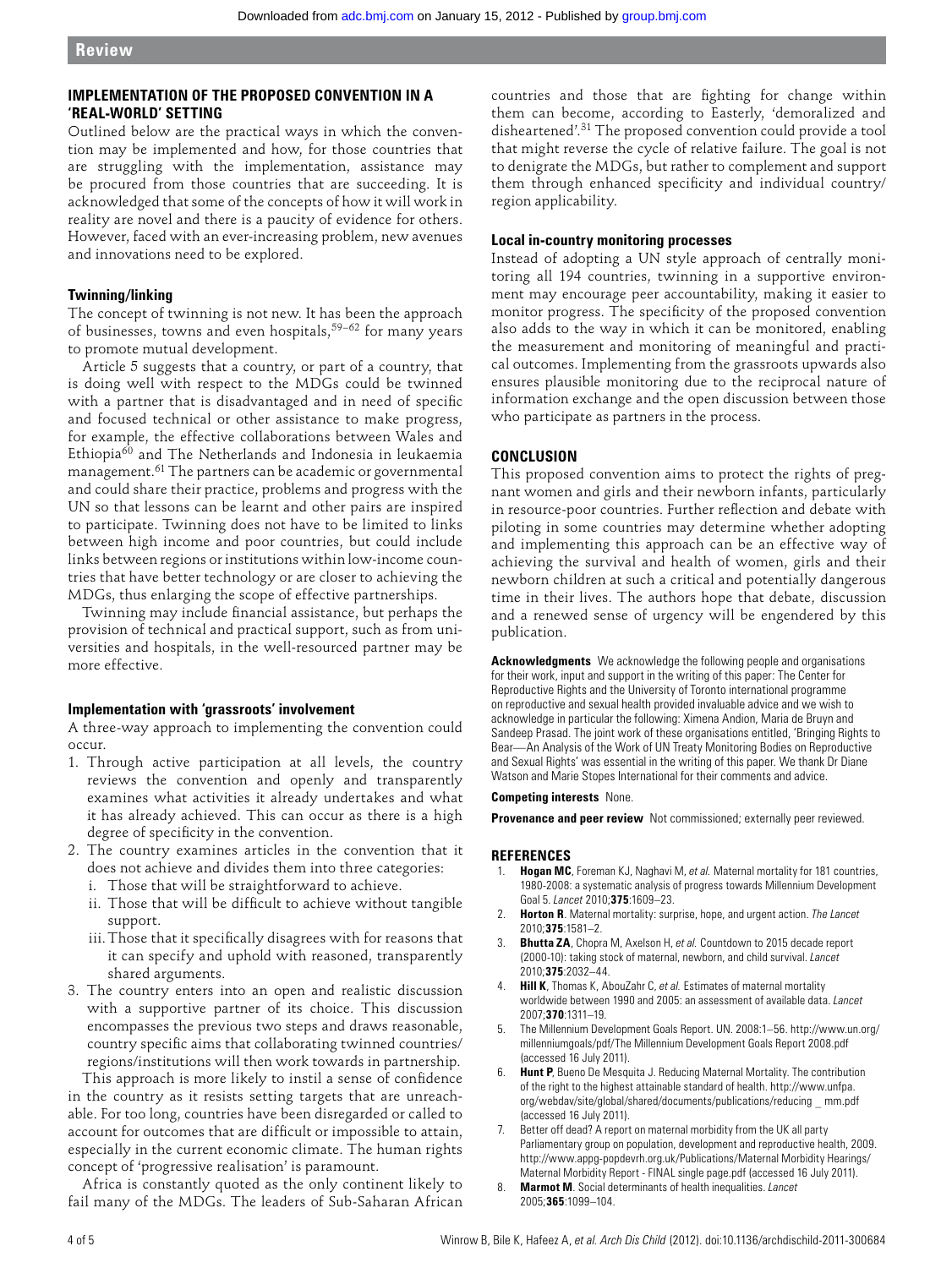- 9. **Southall D**. Armed conflict women and girls who are pregnant, infants and children; a neglected public health challenge. What can health professionals do? *Early Hum Dev* 2011;**87**:735–42.
- 10. **Southall D**, Cham M, Sey O. Health workers lost to international bodies in poor countries. *Lancet* 2010;**376**:498–9.
- 11. **Mahmoud Fatallah**. President of the International Federation of Gynaecology and Obstetrics (FIGO). Copenhagen: World Congress 1997
- 12. **Hawkins K**, Newman K, Thomas D, *et al*. Developing a human rights-based approach to addressing maternal mortality. *DFID Health Resource Centre* 2005:1–58.
- 13. Centre for reproductive rights. Bringing Rights to Bear. An advocate's Guide to the Work of the UN Treaty Monitoring Bodies on Reproductive and Sexual Rights, 2002:1–33.
- 14. Vienna Declaration and Programme of Action. http://www.unhchr.ch/ huridocda/huridoca.nsf/(symbol)/A.CONF.157.23.En?OpenDocument (accessed 16 July 2011).
- 15. **Boesen JK**, Martin T. Applying a rights-based approach: an inspirational guide for civil society. *The Danish Institute For Human Rights* 2007:1–47.
- 16. **Frisancho A**, Goulden J. Rights-based approaches to improve people's health in Peru. *Lancet* 2008;**372**:2007–8.
- 17. **Backman G**, Hunt P, Khosla R, *et al.* Health systems and the right to health: an assessment of 194 countries. *Lancet* 2008;**372**:2047–85.
- 18. General Comment 14 of Article 12 of the CESCR (International Covenant on Economic, Social and Cultural Rights) http://www.unhchr.ch/tbs/doc.nsf/symbol/ E.C.12.2000.4.En (accessed 29 November 2011).
- 19. Progress for Children: A Report Card on Maternal Mortality. *UNICEF.* 2008;**7**:1–48. http://www.unicef.org/publications/files/Progress\_for\_Children-No.\_7 Lo-Res\_082008.pdf (accessed 16 July 2011).
- 20. **Kowalewski M**, Jahn A, Kimatta SS. Why do at-risk mothers fail to reach referral level? Barriers beyond distance and cost. *Afr J Reprod Health* 2000;**4**:100–9.
- 21. **Walraven G**, Telfer M, Rowley J, *et al.* Maternal mortality in rural Gambia: levels, causes and contributing factors. *Bull World Health Organ* 2000;**78**:603–13.
- 22. **Costello A**, Osrin D, Manandhar D. Reducing maternal and neonatal mortality in the poorest communities. *BMJ* 2004;**329**:1166–8.
- 23. **Darmstadt GL,** Lee AC, Cousens S, *et al.* 60 Million non-facility births: who can deliver in community settings to reduce intrapartum-related deaths? *Int J Gynaecol Obstet* 2009;**107**(Suppl 1):S89–112.
- 24. **Campbell OM**, Graham WJ. Strategies for reducing maternal mortality: getting on with what works. *Lancet* 2006;**368**:1284–99.
- 25. **Alam AY**. Health equity, quality of care and community based approaches are the key to maternal and child survival in Pakistan. Editorial. *J. Pak. Med. Assoc* 2011;**61**:1–2.
- 26. **Chaudhury RH.** UN Economic and Social Commission for Asia and the Pacific Health Bureau of Anhui Province, China. Multisectoral determinants of maternal mortality in Bangladesh, 2008 http://www.unescap.org/esid/psis/meetings/ MMR/Bangladesh.pdf (accessed 24 November 2011).
- 27. UNICEF, WHO, UNESCO, UNFPA, UNDP, UNAIDS, WFP and World Bank. Facts for life. Fourth edition. 2010; 1–216. www.factsforlifeglobal.org (accessed 16 July 2011).
- 28. **Raj A**. When the mother is a child: the impact of child marriage on the health and human rights of girls. *Arch Dis Child* 2010;**95**:931–5.
- 29. **Salihu HM**, Sharma PP, Ekundayo OJ, *et al.* Childhood pregnancy (10-14 years old) and risk of stillbirth in singletons and twins. *J Pediatr* 2006;**148**:522–6.
- 30. Eighth Meeting of the African Committee of Experts on the Rights and Welfare of the Child. Addis Ababa Ethiopia. Report. http://www.africa-union.org/child/home. htm (accessed 16 July 2011).
- 31. **Easterly W**. How the Millennium Development Goals are Unfair to Africa. *World Development* 2009;**37**:26–35.
- 32. African Charter on the Rights and Welfare of the Child. http://www.africa-union.org/ official\_documents/Treaties\_Conventions\_Protocols/A.C. ON THE RIGHT AND WELF OF CHILD.pdf (accessed 16 July 2011).
- 33. The HTSP Toolkit, which includes a range of counseling, education and advocacy tools for policymakers, providers and program managers, as well as a DVD to support quality HTSP counseling. http://iframe.k4health.org/toolkits/HTSP (accessed 16 July 2011).
- 34. WHO Recommendations on Birth Spacing Technical Consultation, 13-15th June 2005. http://www.who.int/making \_ pregnancy \_ safer/documents/birth \_ spacing.pdf (accessed 16 April 2011).
- 35. **Conde-Agudelo A**, Rosas-Bermúdez A, Kafury-Goeta AC. Birth spacing and risk of adverse perinatal outcomes: a meta-analysis. *JAMA* 2006;**295**:1809–23.
- 36. **Conde-Agudelo A**, Belizán JM, Breman R, *et al.* Effect of the interpregnancy interval after an abortion on maternal and perinatal health in Latin America. *Int J Gynaecol Obstet* 2005;**89**(Suppl 1):S34–40.
- 37. Discussion of approaches to meet the family planning needs of postpartum women, a highly vulnerable group with a very high unmet need for family planning in most countries. http://pdf.usaid.gov/pdf docs/PNADN553.pdf (accessed 16 July 2011).
- 38. An international consensus statement on the role of family planning in postabortion care. http://www.usaid.gov/our \_ work/global \_ health/pop/techareas/ pac/fp \_ component.pdf (accessed 16 July 2011).
- 39. **Osrin D**, Prost A. Perinatal interventions and survival in resource-poor settings: which work, which don't, which have the jury out? *Arch Dis Child* 2010;**95**:1039–46.
- 40. **Bhutta ZA**, Darmstadt GL, Hasan BS, *et al.* Community-based interventions for improving perinatal and neonatal health outcomes in developing countries: a review of the evidence. *Pediatrics* 2005;**115**:519–617.
- 41. **Barros FC**, Bhutta ZA, Batra M, *et al.* Global report on preterm birth and stillbirth (3 of 7): evidence for effectiveness of interventions. *BMC Pregnancy Childbirth* 2010;**10**(Suppl 1):S3.
- 42. **Lawn JE,** Kinney M, Lee AC, *et al.* Reducing intrapartum-related deaths and disability: can the health system deliver? *Int J Gynaecol Obstet* 2009;**107**(Suppl 1):S123–S140.
- 43. **Cole-Ceesay R**, Cherian M, Sonko A, *et al*. Strengthening the Emergency Healthcare system for mothers and children in The Gambia: a pilot programme description and interim evaluation *Reproductive Health* 2010;**7**:21–31. http:// www.reproductive-health-journal.com/content/7/1/21 (accessed 16 July 2011).
- 44. **de Bernis L**, Sherratt DR, AbouZahr C, *et al.* Skilled attendants for pregnancy, childbirth and postnatal care. *Br Med Bull* 2003;**67**:39–57.
- 45. **Lawn JE**, Kerber K, Enweronu-Laryea C, *et al.* Newborn survival in low resource settings–are we delivering? *BJOG* 2009;**116**(Suppl 1):49–59.
- 46. An overview of multiple agencies activities related to constructive male engagement. http://www.igwg.org/priorityareas/male.aspx (accessed 16 July 2011).
- 47. **Espinoza H**, Camacho V. Maternal death due to domestic violence: Unrecognized critical component of maternal mortality. *Rev Panam Salud Publica/Pan Am Health Journal* 2005;**17**:123–9. http://www.paho.org/english/ad/ge/FSmaternaldeathdomviol.pdf (accessed 29November 2011).
- 48. Preventing intimate partner and sexual violence against women: taking action and generating evidence/World Health Organization and London School of Hygiene and Tropical Medicine, 2010. http://www.who.int/violence \_ injury \_ prevention/ publications/violence/9789241564007 \_ eng.pdf (accessed 16 July 2011).
- 49. **Costa AM**. UNODC United Nations\ Office on Drugs and Crime. Global Report On Trafficking In Persons February 2009 UN. GIFT Global Initiative to Fight Human Trafficking. http://www.unodc.org/documents/Global Report on TIP.pdf (accessed 16 July 2011).
- 50. **Editorial**. Unsafe abortions: eight maternal deaths every hour. *The Lancet* 2009:**374**:1301.
- 51. Abortion Worldwide: A Decade of Uneven Progress. Singh S, Wulf D, Hussain R *et al*. Guttmacher Institute, 2009 http://www.guttmacher.org/ (accessed 16 July 2011).
- 52. WHO. Unsafe abortion: global and regional estimates of the incidence of unsafe abortion and associated mortality in 2003. Fifth edition, 2007 http://whqlibdoc. who.int/publications/2011/9789241501118 \_ eng.pdf (accessed 16 July 2011).
- 53. **Hesketh T**, Lu L, Xing ZW. The consequences of son preference and sexselective abortion in China and other Asian countries. *CMAJ* 2011;**183**:1374–7.
- 54. **Almond P**. Postnatal depression: a global public health perspective. *Perspect Public Health* 2009;**129**:221–7.
- 55. **Husain N**, Bevc I, Husain M, *et al.* Prevalence and social correlates of postnatal depression in a low income country. *Arch Womens Ment Health* 2006;**9**:197–202.
- 56. **Darmstadt GL**, Lee AC, Cousens S, *et al*. 60 Million non-facility births: who can deliver in community settings to reduce intrapartum-related deaths? *Int J Gynaecol Obstet* 2009;**107**(Suppl 1):S89–112.
- 57. **Dutta AK.** Home-based newborn care how effective and feasible. *Indian Pediatr* 2009;**46**:835–40.
- 58. **Kabali E**, Gourbin C, De Brouwere V. Complications of childbirth and maternal deaths in Kinshasa hospitals: testimonies from women and their families *BMC Pregnancy and Childbirth* 2011;11:29. http://www.biomedcentral.com/1471- 2393/11/29 (accessed 16 July 2011).
- 59. European Neighbourhood Twinning News. http://ec.europa.eu/europeaid/where/ neighbourhood/overview/twinning \_ en.htm (accessed on 16 July 2011).
- 60. Wales for Africa Health Links http://www.wales.nhs.uk/sites3/Documents/834/ Wales for Africa Health Links ann rep web.pdf (accessed on 16 July 2011).
- 61. **Mostert S**, Sitaresmi MN, Gundy CM, *et al.* Comparing childhood leukaemia treatment before and after the introduction of a parental education programme in Indonesia. *Arch Dis Child* 2010;**95**:20–5.
- 62. THET Partnerships for Global Health. http://www.thet.org/health-partnershipscheme-announcement/ (accessed 16 July 2011).